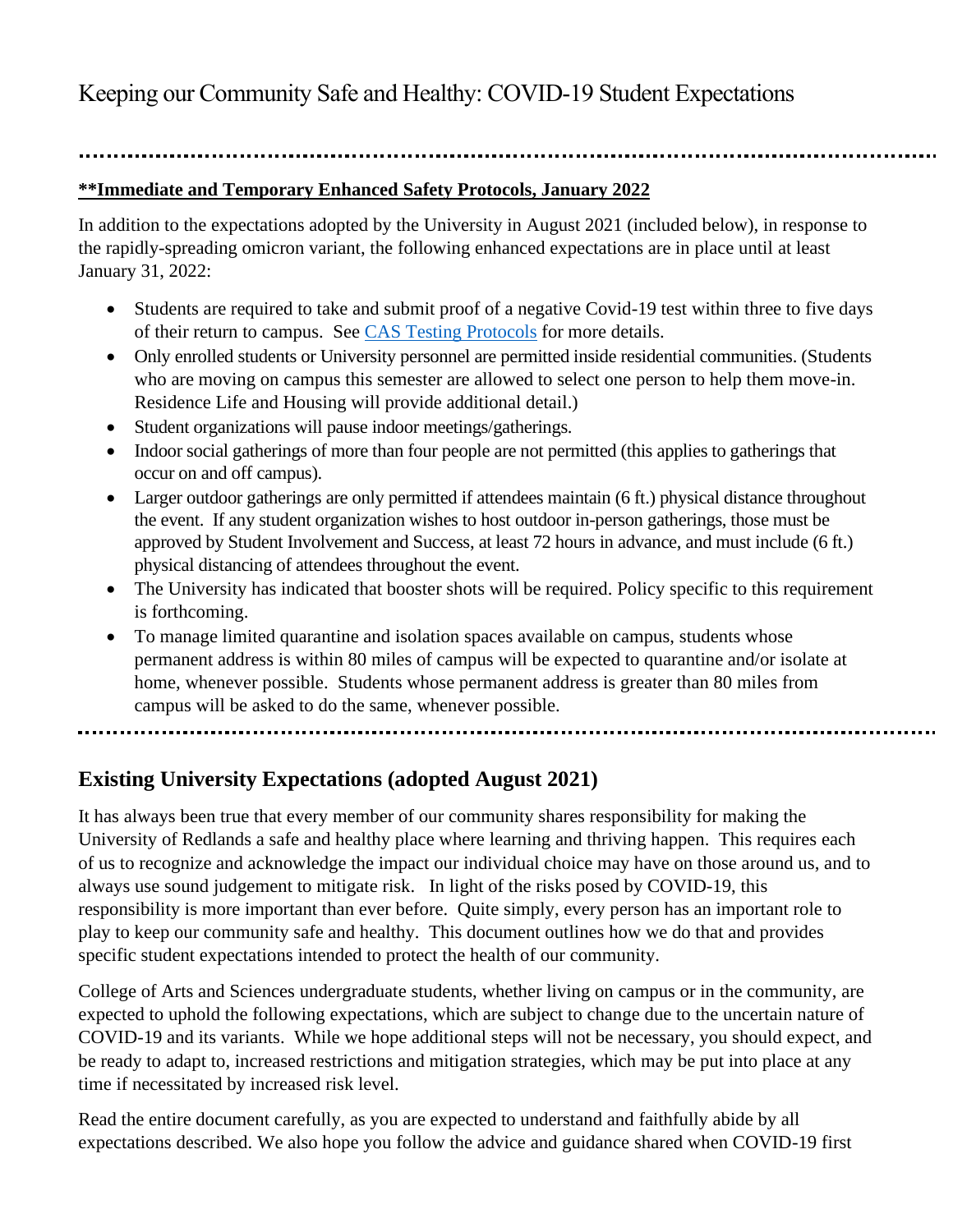began: regularly wash your hands, use disinfecting gels and wipes, practice face covering, and physically distance when needed.

Summary of CAS Undergraduate Student Expectations, applicable to those vaccinated and unvaccinated (Note: Greater detail follows the summary list so please read the entire document).

- Arrive prepared with face coverings and other supplies like hand sanitizer, disinfecting wipes and spray, etc.
- Practice face covering and physical distancing while in any indoor shared spaces, and designated shared outdoor spaces.
- Present your student ID (via the Redlands app) when requested to do so and comply with any required mitigation strategies for certain campus spaces or specific occasions.
- Report immediately if you test positive, are exposed, or are symptomatic for COVID-19, regardless of vaccination status.
- Participate and fully cooperate with contact tracing, quarantine, and isolation instructions.
- Require your non-University guests to wear a face covering while indoors; additional guest restrictions may be in place for certain campus spaces or specific occasions.

Additional expectations for those who are unvaccinated (or not fully boosted):

- Test for COVID-19 upon arrival.
- Complete the health assessment found on the Redlands app each day (not required for those who have provided proof of vaccination).
- Take a COVID-19 test each week and upload proof of your negative results via the Redlands app

# Expectations for all students (vaccinated and unvaccinated):

**Arrive prepared with face coverings and other supplies like hand sanitizer**. If requested to wear a face covering in a space by an employee acting within the scope of their duties, students are expected to comply with that request, and should bring a sufficient number of face coverings to campus to have a sanitized face covering whenever one is needed. Students are also encouraged to bring hand sanitizer, gloves, and disinfecting wipes.

We also suggest having a "COVID-19 plan" before coming to campus. This should include having a list of items you might take to a quarantine/isolation space, including academic supplies, clothing, sufficient prescription and over the counter medications you may need, and understanding where you are able to seek medical attention that is covered through your insurance provider.

**NOTE:** When the University issues additional requirements, such as universal face covering, everyone must comply with the specifics of the requirement. Any additional requirement issued by the University will supersede the face covering guidance provided here.

**Practice face covering and physical distancing while in any indoor shared spaces, and designated shared outdoor spaces. S**tudents are required to wear face coverings and practice physical distancing (6 ft. wherever possible) while in shared indoor spaces with others. This includes classrooms, hallways, stairwell, shared hallway bathrooms, kitchens, and other common areas. Students are expected to uphold this responsibility at all times, even when not checked or reminded at the entrance to a space. Students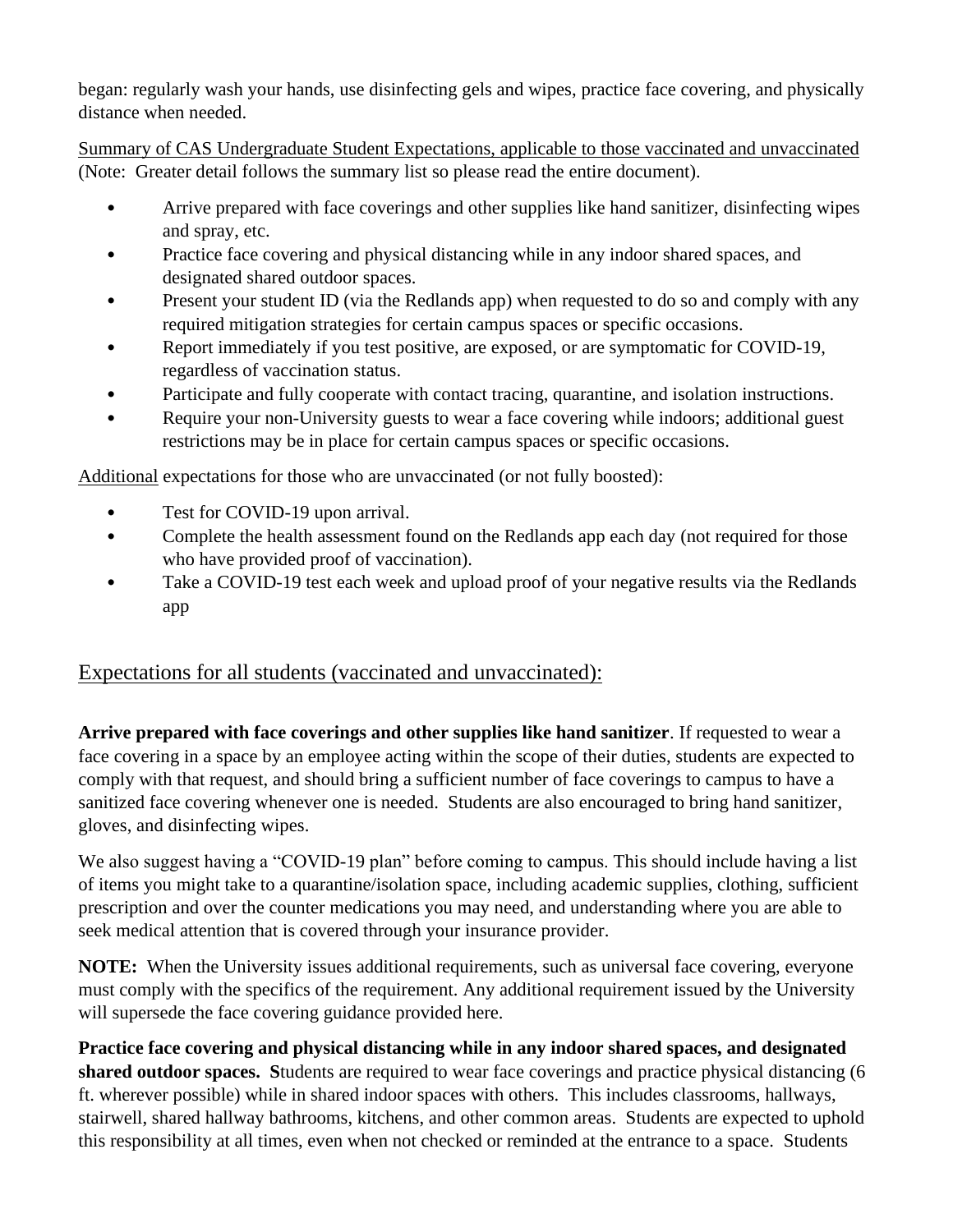are not required to wear a mask while in private indoor spaces alone, while doing activities that preclude face covering such as eating, drinking, brushing teeth, or showering. The University expects all students to have fully honest conversations with one another when making decisions about whether to be unmasked with each other in shared, private spaces (e.g., in a residence hall room behind a closed door).

To align with University expectations, face coverings must fully shield the mouth and nose. Be sure to follow posted signs in dining venues, offices, and other spaces.

**Present your student ID (via the Redlands app) when requested to do so and comply with any required mitigation strategies for campus spaces or specific occasions.** Students should expect to show their virtual ID when entering common spaces, including but not limited to, dining facilities, the fitness center, classrooms, and campus event venues.Admittance will be denied for those who refuse to present their ID. Based on vaccination status and compliance with all associated requirements, a student may be:

(1) denied entry into the space/event if unvaccinated and out of compliance with the daily health check and/or weekly testing requirements.

(2) permitted entry with a face covering if unvaccinated and in compliance with all requirements OR for certain events where all participants will be asked to face cover.

(3) permitted entry without a face covering if vaccinated, unless a universal face covering mandate is in place

It is not acceptable to stigmatize or shame another person based on vaccination status or any other individual medical decision. Being asked to present your student ID and to comply with the community safety protocols, however, is not in itself stigmatization; it is part of a public health initiative to keep members of our community safe.

**Report immediately if you test positive, are exposed, or are symptomatic for COVID-19, regardless of vaccination status.** First, if you feel ill , you should remain as isolated as possible to avoid spreading illness, and report your symptoms to the University immediately (view [this page,](https://www.redlands.edu/urready/what-to-do-if-you-feel-sick/) and see more details below). Whether you are vaccinated or not, if you notice fever, dry cough, loss of taste or smell, shortness of breath or any other medical concerns that you think may be related to COVID-19, you should report immediately, determine the safest and most expedient way to receive medical care and testing while minimizing exposure to others. Testing will be available on campus Wednesdays through Sundays through our partnership with San Bernardino County, and appointments for care will be available at the Student Health Center. Case managers will be available to provide guidance and support to students who report symptoms or concerns to the University. At night or over the weekend, however, students may need to travel to off-campus medical providers for testing or care; therefore, before the start of the semester, students are encouraged to locate providers near campus who will accept their insurance. Students who are seeking after-hours medical care should transport themselves if they are able to do so safely and without risk of transmission to others. Students who are not able to do so should contact Public Safety to receive information about transportation options.

**Participate and fully cooperate with contact tracing, quarantine, and isolation instructions.** Students must participate fully and expediently with contact tracing and other case management procedures in the event of symptoms, exposure risk, or testing positive for COVID-19. Students are also required to, without delay, report all known information accurately, and follow all instructions/practices/procedures.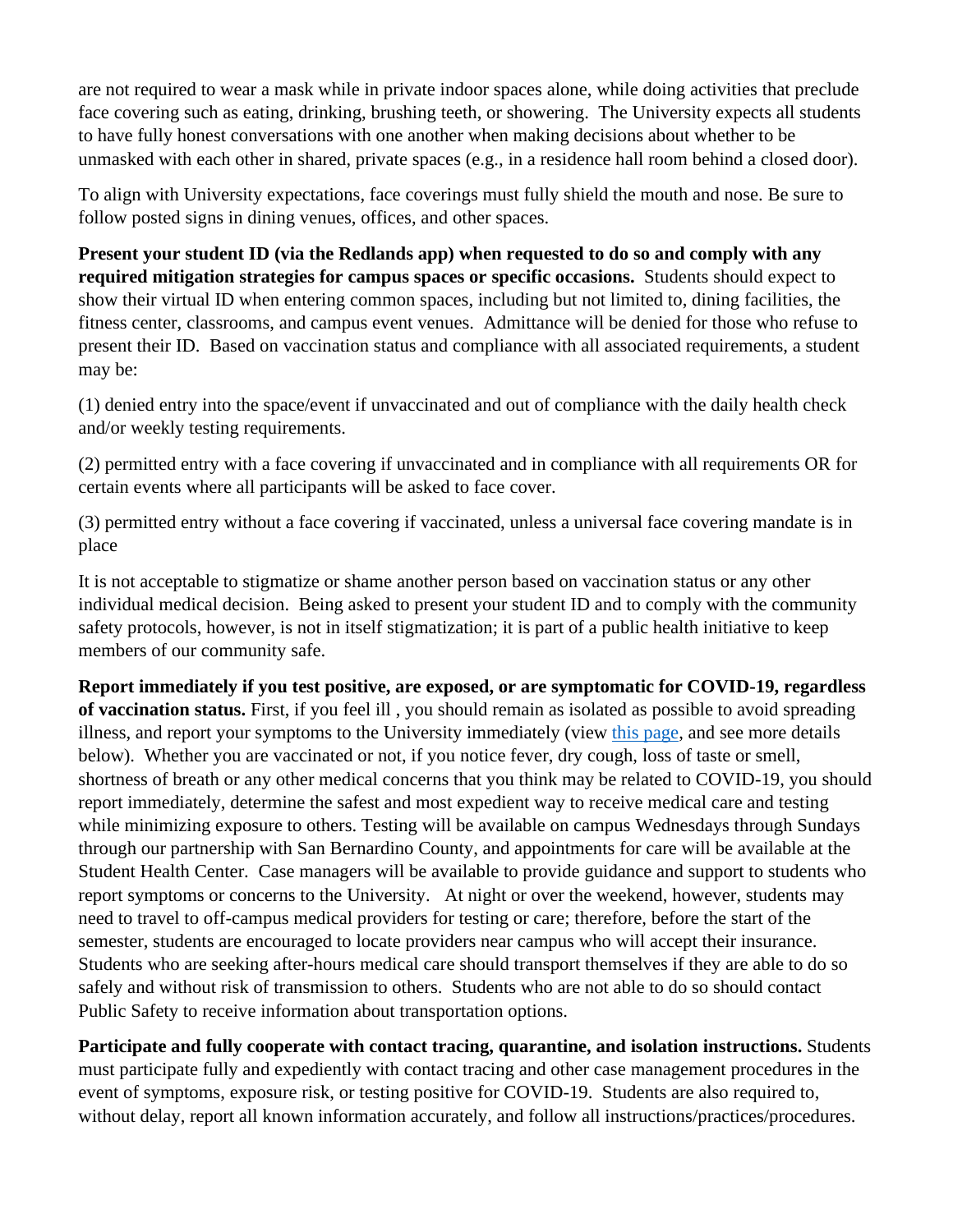Those tasked with contact tracing may require students to get a COVID-19 test (regardless of vaccination status), quarantine, or self-isolate, and will provide specific instructions for minimizing risk of transmission to others. Residential students may be required to temporarily move from their current room to a quarantine/self-isolation space, or they may do so in place with specific instructions (e.g. to use a specified bathroom rather than the hall bathroom used by others). Residential students will not be permitted to attend in-person classes or use any shared spaces (e.g., Armacost Library) for the entirety of the quarantine/self-isolation period. Non-residential students in quarantine/self-isolation will be prohibited from visiting campus entirely. When restricted from class, Academic Success and Disability Services will provide requested support. Keeping track of those with whom you are in close contact will help expedite contact tracing should it be needed.

Students must comply with all given instructions, remain in quarantine/self-isolation, and refrain from any close contact with others for the entire designated period. Students who are close contacts of any person who tests positive for COVID-19, may be required to quarantine for a specified time. If vaccinated and asymptomatic, however, the need to quarantine is unlikely.

**Any non-University guests of students will be required to wear a face covering at all times while indoors, and additional guest restrictions may be in place for certain campus spaces or specific occasions.** A non-University guest is defined as anyone who is not an employee or enrolled student at the University of Redlands. Non-university guests of students are required to wear a face covering while indoors. Be reminded the Code of Community Standards and the Room and Board Contract articulate expectations for students and their guests, including:

(1) the ability to host guests is a privilege and may be rescinded if abused;

- (2) guests must always be escorted by their student host;
- (3) guests are expected to abide by all University of Redlands policies and expectations;
- (4) students may be held accountable for the behavior of their guests.

Non-University guests may be further restricted in certain campus spaces or for certain occasions. During move-in, students are permitted to have only one guest at a time enter the community with them.

## Additional expectations for unvaccinated (or not fully boosted) students:

**Test for COVID-19 upon arrival**. Unvaccinated students living on campus will be required to complete a COVID-19 test upon arrival. A testing center on campus will allow for a convenient testing opportunity; however, members of the University community are not required to use this resource.

**Complete the health assessment found on the Redlands app each day**. Unvaccinated students will be required to complete a daily health-assessment using the Redlands app for access to campus locations as described above. The ID screen of the Redlands app will show a student is out of compliance if they have not completed this health check, which can restrict access to classrooms, dining venues, and other spaces throughout campus. The self-assessment asks students to affirm they are symptom-free and, therefore,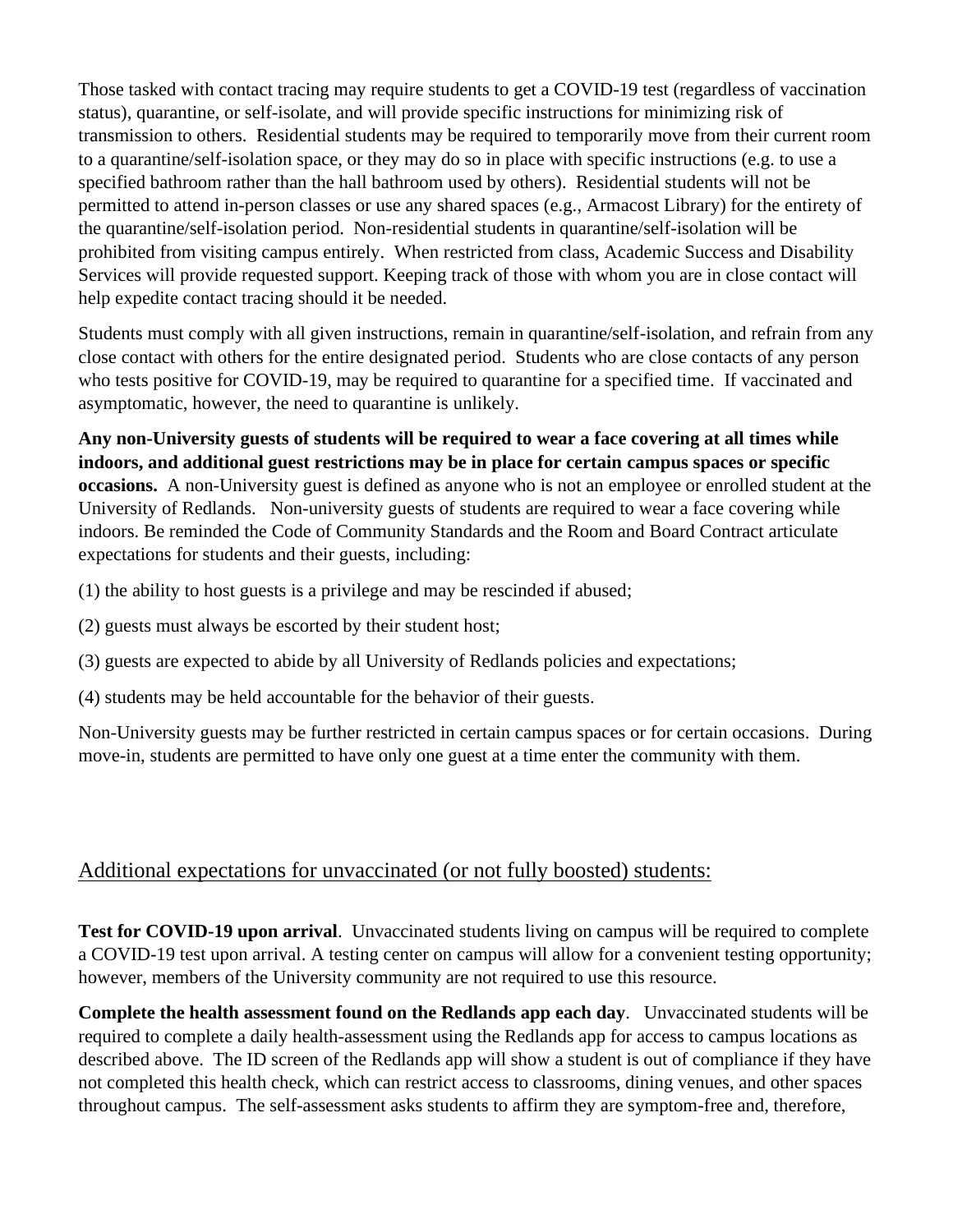permitted to access campus locations, or provide next steps and guidance in response to students that report symptoms of COVID-19.

#### **Take a COVID-19 test each week and submit proof of the negative results to the University.**

Unvaccinated students will be expected to submit proof of a negative COVID-19 test to the University on a weekly basis. A testing site will be available on campus through the University's partnership with San Bernardino County; however unvaccinated students may choose to obtain their weekly test through a different provider at their own expense. The ID screen of the Redlands app will show a student is out of compliance if they have not submitted proof of a negative test within the last seven days, which can restrict access to classrooms, dining venues, and other spaces throughout campus. Failure to comply with required testing protocols, or falsifying/altering test results in any way may also be addressed using the Community Standards Process.

#### Changes to these expectations:

As described above these expectations may change as local regulations and the circumstances on our campus evolve. If everyone is exercising precautions and the risk level in our local area decreases, the University will communicate any changes in expectations to students. Similarly, if our focus and commitment to public health wanes, the University may choose, or the county may require us to implement additional policies or practices in order to maintain health and safety.

### Upholding Community Safety

**Play an active role in community health**. Keeping our campus safe is everyone's job. Therefore, holding ourselves and one another accountable is important because it allows us to enjoy the privileges of living and learning together. If you see a situation that poses risk to individuals or the community, we ask you to take action by addressing, in the moment, the persons/situation respectfully or partnering with University authorities on next steps. We can and should offer each other friendly reminders or encouragement to do the right thing for our community. If you aren't sure what to do, talk with a Resident Assistant or a Public Safety officer. Students should report issues that need immediate attention to Public Safety by calling 909-748-8888. Students can anonymously text information to Public Safety using the keyword TIP UOFR and the message to 888777. Students can also submit their concern via [this](https://cm.maxient.com/reportingform.php?UnivofRedlands&layout_id=30)  [link](https://cm.maxient.com/reportingform.php?UnivofRedlands&layout_id=30) (for a COVID-19 positive test or exposure) or [this link](https://cm.maxient.com/reportingform.php?UnivofRedlands&layout_id=0) (to report a situation in which University expectations are not being upheld). This type of mutual accountability and vigilance is an important part of being a caring, proactive community.

Similarly, students are expected to avoid creating or spreading rumors to respect privacy and ensure care and resources can get to those who need it. Think carefully about what you say to friends, post on social media, etc. We want to prevent unnecessary panic and undue harm to one another, and we want to make sure finite resources are directed to where they are most needed.

It is also important, that as a community we do not allow this pandemic to inflame prejudices or stigma. As stated above, students should have honest conversations to make individual decisions about with whom they choose to share space while unmasked. These conversations will likely include discussion of vaccination status and other factors. Blaming, shaming or othering any person, regardless of their COVID-19 status is never acceptable. Being asked about vaccination status by a person trying to manage